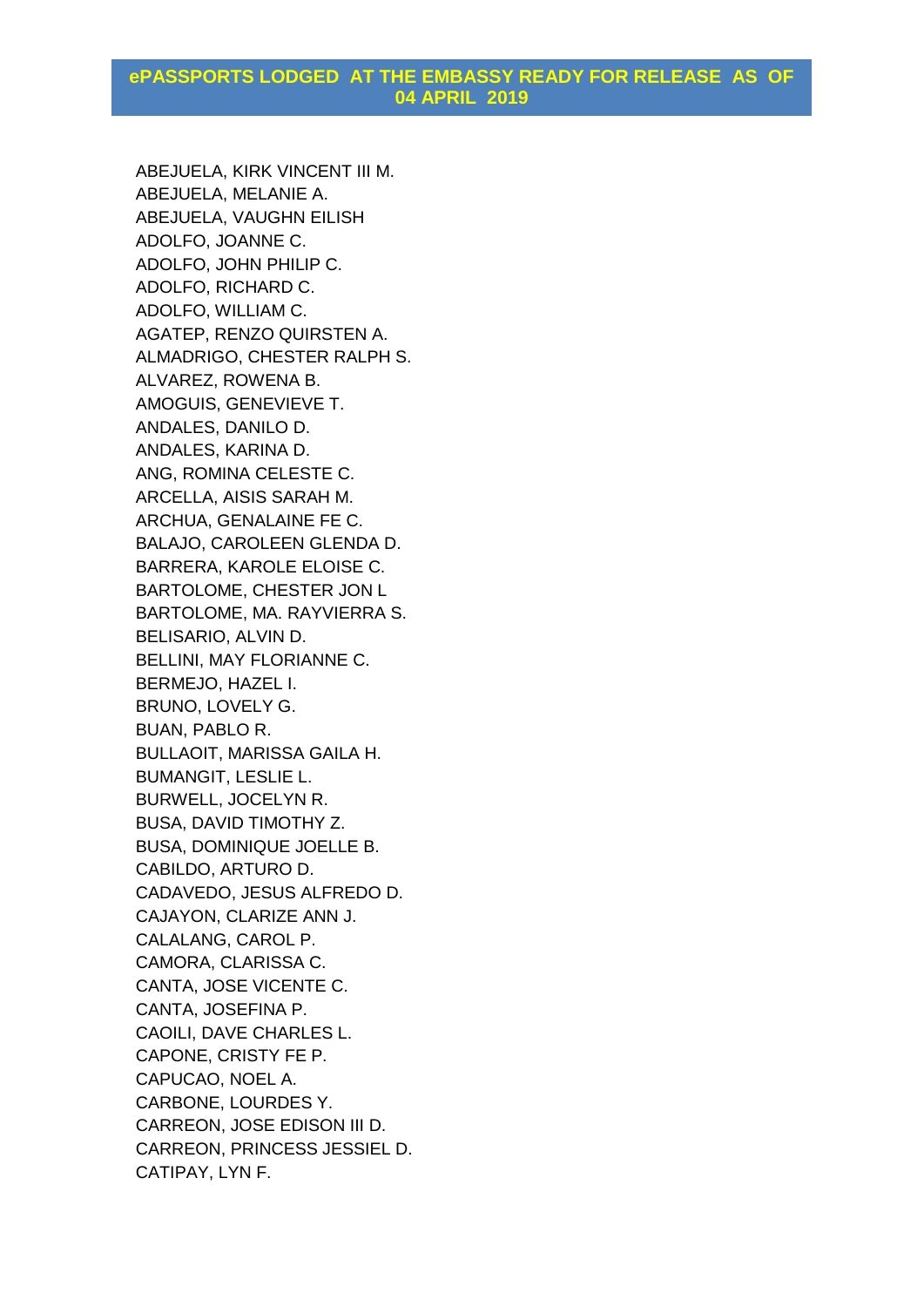CELI, MARIANNE M. CHUA, GIANNE CARLO V. CLARK, RICAMONA A. CO, RACHELLE CHRISTINE CORILLA, SARAH S. COZO, ELIBETH C. COZO, MAIAN J. CRISPINO, ZARAH JANE T. CRUZ, KARLA MAE J. DAQUIGAN, BIGHANI F. DAQUIGAN, DIANA MAE C. DARLING, JENNIFER B. DAVID, MARA MIKAELA B. DE LUNA, RAIGIEL DG DE LUNA, RAINIEL DG DECIERDO, NELFE C. DECOLONGON, JOSE RANIE D. DELBARI, CHARLS NIER DIGAL, ARLEEEN T. DUGANG, ROBBIE JUSTINE S. DUMARAN, GEV RUSSELL G. DUMARAN, NEDI JESSA C. DUMARAN, VENICE HYACINTH C. DURAN, HOSANA B. EDWARDS VIRGINIA J. ESCUADRA, MARGARETANNE T. ESDRELON, JOYCE Z. FABELLA, GUILLERMO P. FELICIANO, LEE LAUREEN JOY P. FLORES, ELLA JILL C. FORTALEZA, JASON D. FORTALEZA, LEAH P. FORTALEZA, MARCUS THOMAS P. FORTALEZA, MIKEL JUSTIN P. GARCIA JESSICA JOY P. GARCIA, EIHLIONY CHLOETILLE GARCIA, MARIPEARL SJ GRAHAM, SHIRLEY L. GRIME, ANICETA T. GUEVARRA, MA. THERESA C. HASSELL, ESTRELLIETA F. HOUGHTON, COLLEEN DYM A. IDDOBA, DIALYN B. JOSE, MARICAR M. JOSE, MEGAN M.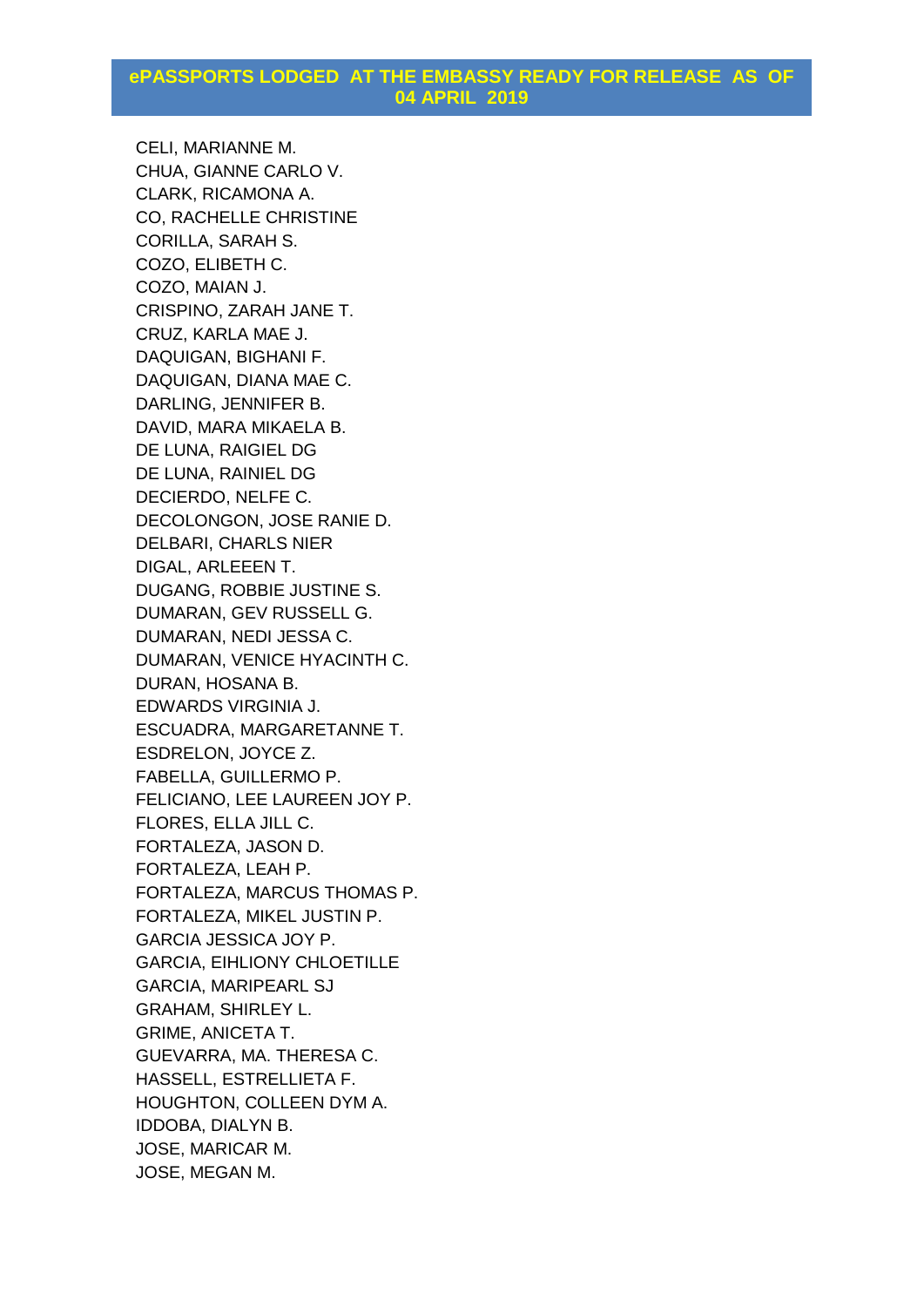JOSE, ROMAR M. KARYDIS, STEPHANIE B. LIZARDO, KIM DUSTIN S. LIZARES, HANNIE MARIVIC A. MACEDA, LEONILA F. MADAMBA, RALPH JEFFREY P. MADAYAG, ANNETTE T. MADDEN, PINKY O. MALAHAY, ERROL TIM V. MALAHAY, MILAGROS NINFA P. MALAHAY, ZEUS ADRIAN BRANDO P. MALUNAS, BUSHANNE RIO R. MALUNAS, HILARIO JR. A. MALUNAS, MARIZ RIO R. MALUNAS, SHELOMITH RIO R. MAMBURAO, ORCHYLL U. MAMBURAO, THORNE THORSTIEN U. MAMBURAO, THRYGG THRYNNT U. MANLAPIG, LYNDON P. MANLAPIG, ZOE KAMIL K. MANTABOTE, CHONA U. MARGETTS, IVY JOAN O. MARTAL, SEBASTIAN DION H. MATEO, CHERRYMAY R. MATIAS, EUNIKAELA COLEEN C. MATIAS, FRANCIA G. MATIAS, M. G. MAY, ANGELINE P. MCKINLAY, MARIEVIC A. MIGUEL, PEARL ZYNE P. MILLER, CRISTINA V. MILLER, SIENNA V. MINA, ALLAN A. MINA, ALLEANA M. MINA, ANABELLE M. MINA, LUIS GABRIEL M. MIÑOZA, DANIELLE SHEARLE Q. MONTERA, RUELYN A. MONTERO, EMMA T. MUIRHEAD, CYAN MARION N. MUIRHEAD, KRISTEN ROBYN N. MUÑOZ, JULIANA EVE D. MUÑOZ, MARIA ELVIRA D. MURCILLA, JESSIE V. NISPEROS, KREESTA REI D.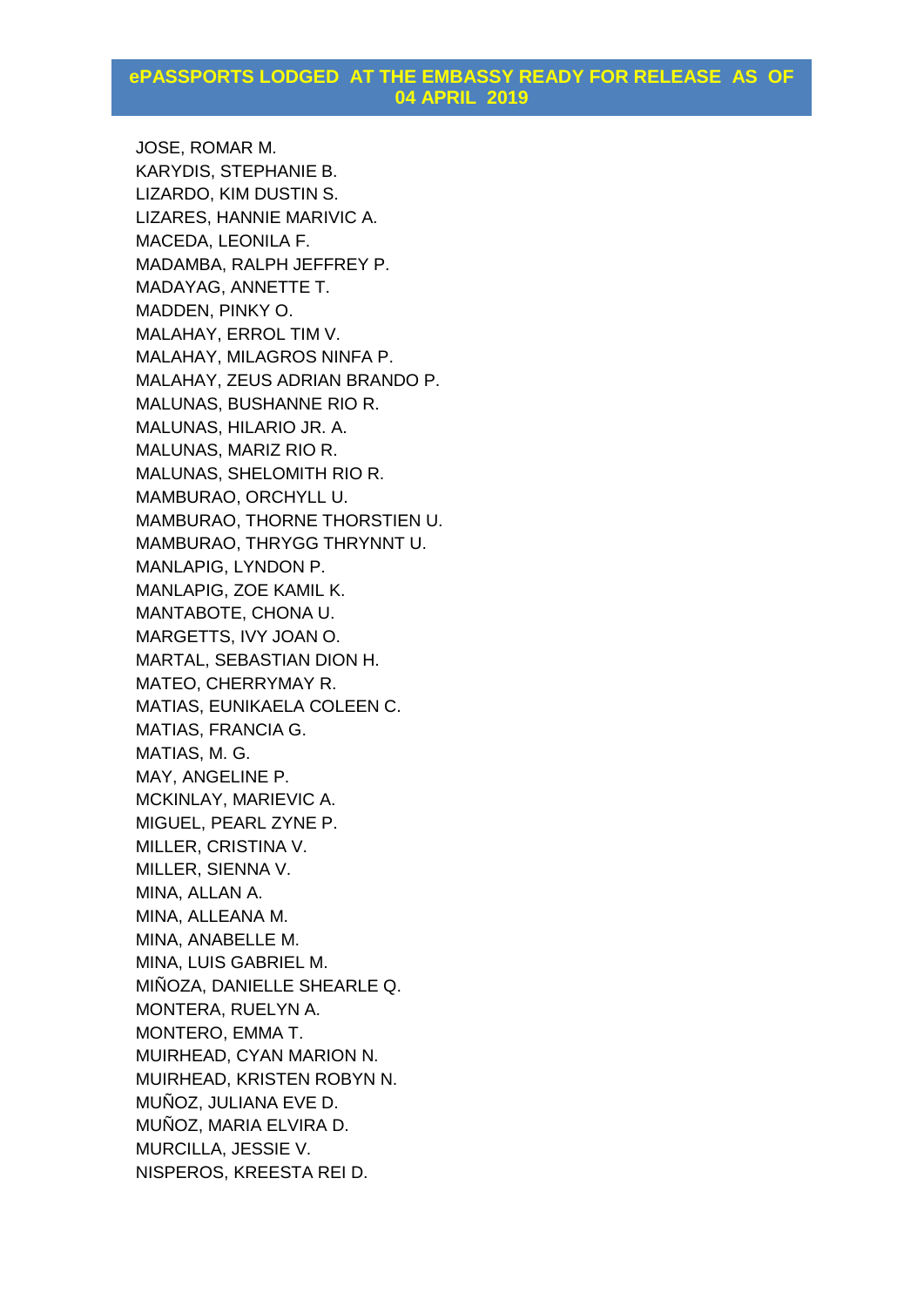OBRERO, RAY ANTHONY M. ODA, HARLEM M. ONG, MARC ZANJO L. ONG, RIZZA MAR L. OYANGOREN, ERNEST JOHN L. OZINEL, ETHEL C. PAIMALAN, LOUIE BRYAN G. PALOMO, GLORIE JANE B. PALOMO, LOUCHI VENICE B. PALOMO, XIANNE VERNIECE B. PAMUSPUSAN, MACY JOY V. PAREDES, CHIT JANSSEN A. PAREDES, ZENAIDA F. PIGA, MARGIE PILAR, BABY JANE S. POLIRAN, ANGIE L. PORTOLES, MICHELLE V. QUIAMBAO, LUCAS MATEO P. QUIAMBAO, MARIBEL P. QUINIA, SIDNEY M. RAMON, ABEGAIL N. RAMOS, FELICITAS V. REBULTAN, EXCELENE GEN ROBLES, JAMES O. ROMBO, MARIA CLEOFE O. SADURAL, MARY ANN A. SAGUN, SEDNEY D. SALANGUIT, SHEIRIE T. SALCEDO, JEF YUNAKITE C. SANCHEZ, JOSE LUIGI H. SANIANO, MARILYN N. SANTOS, AALIYAH RHOQUIN O. SANTOS, CHARLES KARLO O. SANTOS, DANIEL JR. T. SANTOS, MICHAEL R. SAVIS, LESLIE P. SECUYA, HONEY GRACE M. SORIANO, JOSE ANTHONY D. TANATO, JULIET M. TATEL, JENNYLYN V. TAYAG, MARITES C. TOLENTINO, CHRISTOPER B. TORRES, ISAAC P. TULLO, ENGELBERT JOHN Z. UMALI, ABIGAIL R.